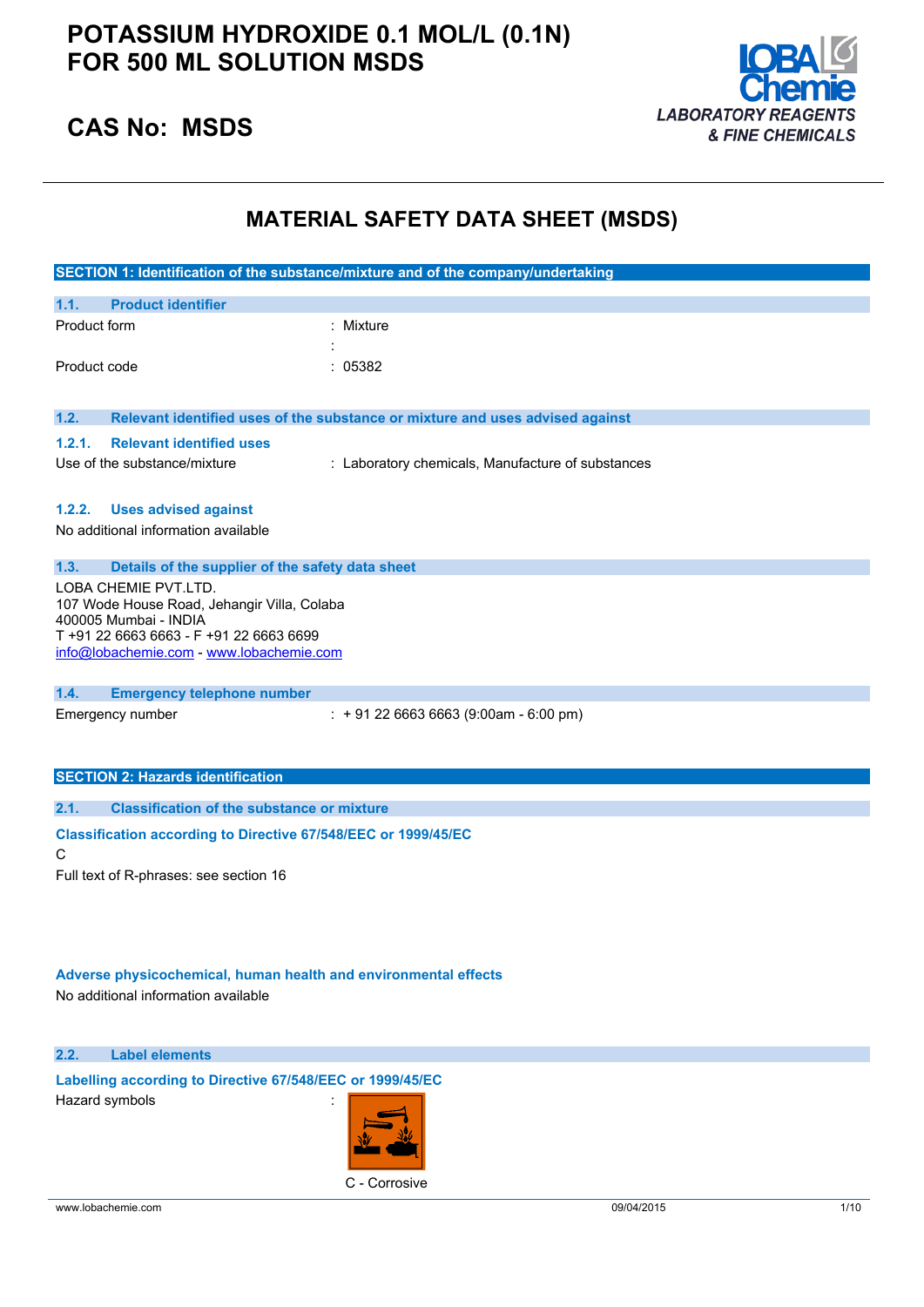Safety Data Sheet

#### **2.3. Other hazards**

No additional information available

#### **SECTION 3: Composition/information on ingredients**

#### **3.1. Substance**

Not applicable

**3.2. Mixture**

| <b>Name</b>         | <b>Product identifier</b>                                                      | $\frac{9}{6}$ | <b>Classification according</b><br>to Directive 67/548/EEC | <b>Classification according</b><br>to Regulation (EC) No.<br>1272/2008 [CLP] |
|---------------------|--------------------------------------------------------------------------------|---------------|------------------------------------------------------------|------------------------------------------------------------------------------|
| Water               | (CAS No) 7732-18-<br>5<br>(EC no) 231-791-2                                    | 75 - 99       | Not classified                                             | Not classified                                                               |
| Potassium hydroxide | (CAS No) 1310-58-<br>(EC no) 215-181-3<br>(EC index no) 019-<br>$002 - 00 - 8$ | $5 - 10$      | Xn; R22<br>C: R35                                          | Skin Corr. 1A, H314<br>Eye Dam. 1, H318<br>Acute Tox. 4 (Oral), H302         |

Full text of R- and H-phrases: see section 16

#### **SECTION 4: First aid measures**

| 4.1.<br><b>Description of first aid measures</b>                    |                                                                                                                                                                                  |  |  |
|---------------------------------------------------------------------|----------------------------------------------------------------------------------------------------------------------------------------------------------------------------------|--|--|
| First-aid measures after inhalation                                 | : Remove victim to fresh air and keep at rest in a position comfortable for breathing.<br>Immediately call a POISON CENTER or doctor/physician.                                  |  |  |
| First-aid measures after skin contact                               | : Remove/Take off immediately all contaminated clothing. Rinse skin with<br>water/shower. Immediately call a POISON CENTER or doctor/physician.                                  |  |  |
| First-aid measures after eye contact                                | Rinse cautiously with water for several minutes. Remove contact lenses, if present<br>and easy to do. Continue rinsing. Immediately call a POISON CENTER or<br>doctor/physician. |  |  |
| First-aid measures after ingestion                                  | Rinse mouth. Do NOT induce vomiting. Immediately call a POISON CENTER or<br>doctor/physician.                                                                                    |  |  |
| 4.2.<br>Most important symptoms and effects, both acute and delayed |                                                                                                                                                                                  |  |  |
| Symptoms/injuries                                                   | : Causes severe skin burns and eye damage.                                                                                                                                       |  |  |
| Symptoms/injuries after ingestion                                   | : Harmful if swallowed.                                                                                                                                                          |  |  |
| 4.3.                                                                | Indication of any immediate medical attention and special treatment needed                                                                                                       |  |  |
| Treat symptomatically.                                              |                                                                                                                                                                                  |  |  |
| <b>SECTION 5: Firefighting measures</b>                             |                                                                                                                                                                                  |  |  |
|                                                                     |                                                                                                                                                                                  |  |  |
| <b>Extinguishing media</b><br>5.1.                                  |                                                                                                                                                                                  |  |  |
| Suitable extinguishing media                                        | : dry chemical powder, alcohol-resistant foam, carbon dioxide (CO2).                                                                                                             |  |  |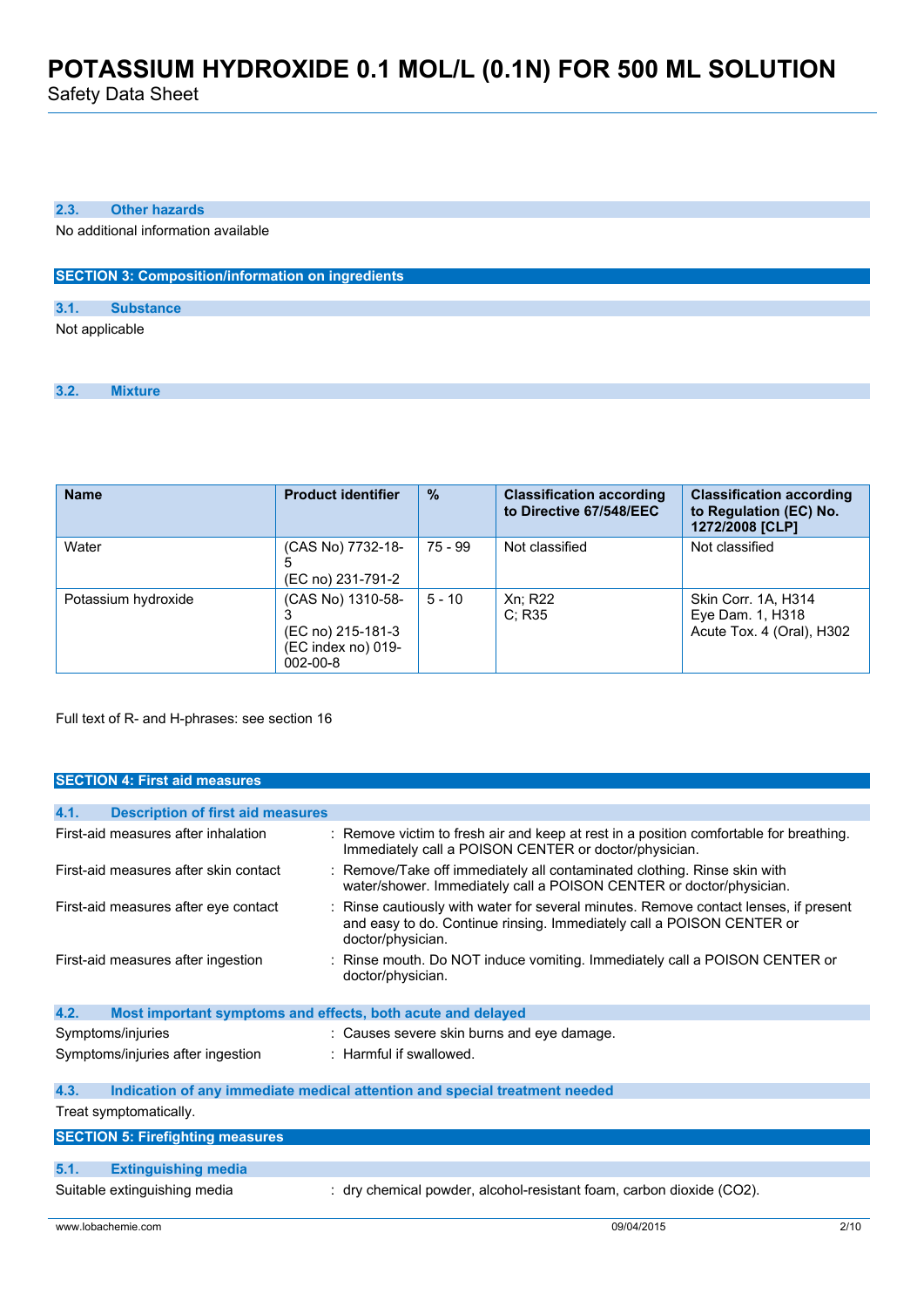| <b>Safety Data Sheet</b>                                                                  |                                                                                                             |
|-------------------------------------------------------------------------------------------|-------------------------------------------------------------------------------------------------------------|
| Unsuitable extinguishing media                                                            | : Do not use a heavy water stream.                                                                          |
| 5.2.<br>Special hazards arising from the substance or mixture                             |                                                                                                             |
| No additional information available                                                       |                                                                                                             |
| 5.3.<br><b>Advice for firefighters</b>                                                    |                                                                                                             |
| Protection during firefighting                                                            | : Do not attempt to take action without suitable protective equipment.                                      |
| <b>SECTION 6: Accidental release measures</b>                                             |                                                                                                             |
| 6.1.                                                                                      | Personal precautions, protective equipment and emergency procedures                                         |
| 6.1.1.<br>For non-emergency personnel<br><b>Emergency procedures</b>                      | : Evacuate unnecessary personnel.                                                                           |
| 6.1.2.<br>For emergency responders<br>Protective equipment<br><b>Emergency procedures</b> | : Use personal protective equipment as required.<br>Stop release.                                           |
| 6.2.<br><b>Environmental precautions</b>                                                  |                                                                                                             |
| Avoid release to the environment.                                                         |                                                                                                             |
| 6.3.<br>Methods and material for containment and cleaning up                              |                                                                                                             |
| Methods for cleaning up                                                                   | : Clear up rapidly by scoop or vacuum.                                                                      |
| <b>Reference to other sections</b><br>6.4.                                                |                                                                                                             |
| No additional information available                                                       |                                                                                                             |
| <b>SECTION 7: Handling and storage</b>                                                    |                                                                                                             |
| 7.1.<br><b>Precautions for safe handling</b>                                              |                                                                                                             |
| Precautions for safe handling                                                             | : Do not breathe dust/fume/gas/mist/vapours/spray. Avoid contact during<br>pregnancy/while nursing.         |
| Hygiene measures                                                                          | : Wash  thoroughly after handling.                                                                          |
| 7.2.<br><b>Conditions for safe storage, including any incompatibilities</b>               |                                                                                                             |
| Technical measures                                                                        | : Comply with applicable regulations.                                                                       |
| Storage conditions                                                                        | Store in original container. Keep container tightly closed. Store in a dry place.<br>Protect from moisture. |
| <b>Specific end use(s)</b><br>7.3.                                                        |                                                                                                             |
| No additional information available                                                       |                                                                                                             |
| <b>SECTION 8: Exposure controls/personal protection</b>                                   |                                                                                                             |

### **8.1. Control parameters**

No additional information available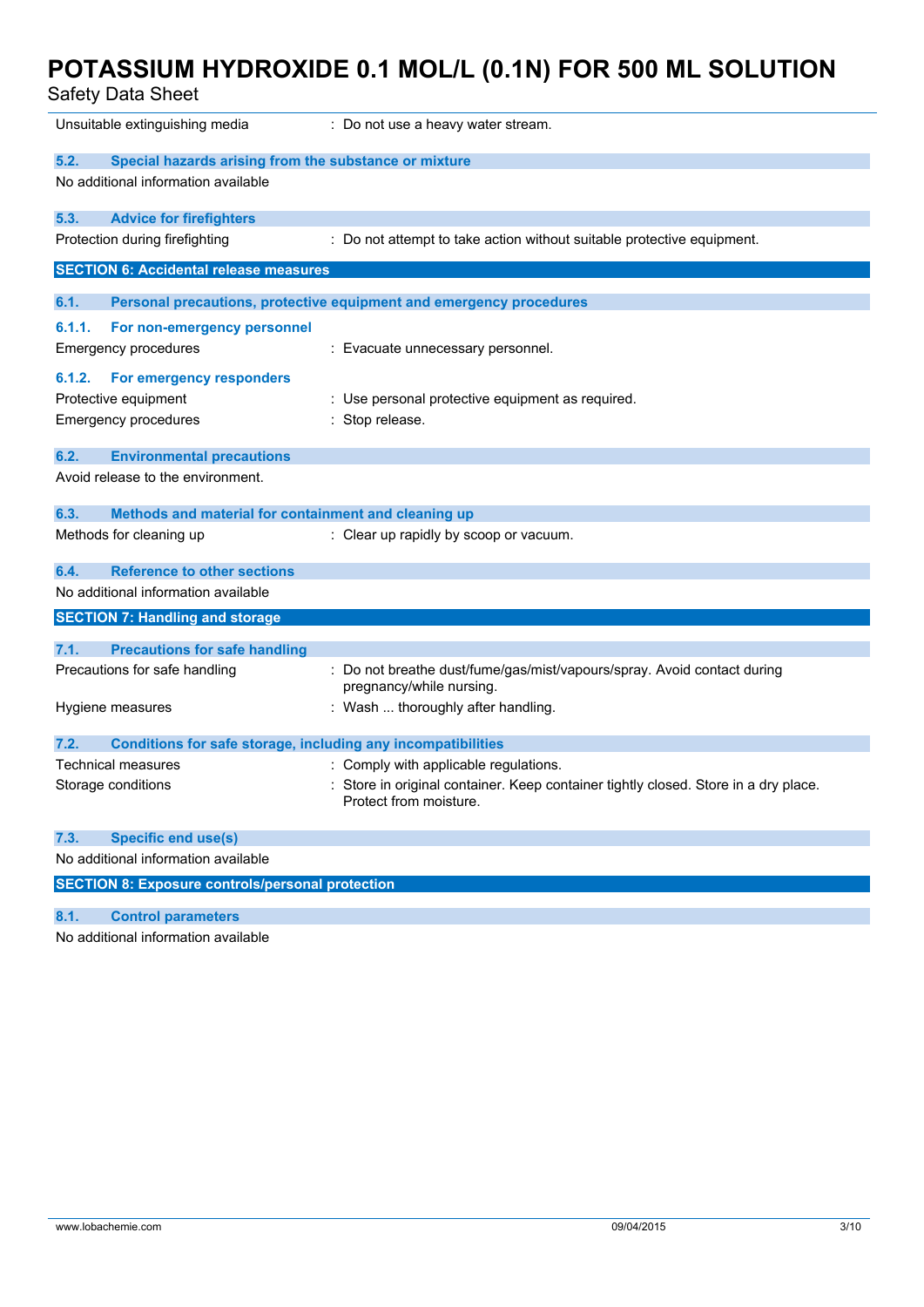Safety Data Sheet

| : protective gloves<br>Hand protection<br>: Chemical goggles or face shield<br>Eye protection<br>: Wear suitable protective clothing<br>Skin and body protection<br>: Wear respiratory protection<br>Respiratory protection<br><b>SECTION 9: Physical and chemical properties</b><br>9.1.<br>Information on basic physical and chemical properties<br>Physical state<br>: Liquid<br>Molecular mass<br>: 56.11 g/mol<br>: Clear Colorless.<br>Colour<br>Odour<br>: liquid.<br>Odour threshold<br>: Clear colorless<br>: No data available<br>pH<br>Relative evaporation rate (butylacetate=1)<br>: No data available<br>Melting point<br>: No data available<br>: No data available<br>Freezing point<br>Boiling point<br>: No data available<br>Flash point<br>: No data available<br>: No data available<br>Auto-ignition temperature<br>Decomposition temperature<br>: No data available |  |  |
|--------------------------------------------------------------------------------------------------------------------------------------------------------------------------------------------------------------------------------------------------------------------------------------------------------------------------------------------------------------------------------------------------------------------------------------------------------------------------------------------------------------------------------------------------------------------------------------------------------------------------------------------------------------------------------------------------------------------------------------------------------------------------------------------------------------------------------------------------------------------------------------------|--|--|
|                                                                                                                                                                                                                                                                                                                                                                                                                                                                                                                                                                                                                                                                                                                                                                                                                                                                                            |  |  |
|                                                                                                                                                                                                                                                                                                                                                                                                                                                                                                                                                                                                                                                                                                                                                                                                                                                                                            |  |  |
|                                                                                                                                                                                                                                                                                                                                                                                                                                                                                                                                                                                                                                                                                                                                                                                                                                                                                            |  |  |
|                                                                                                                                                                                                                                                                                                                                                                                                                                                                                                                                                                                                                                                                                                                                                                                                                                                                                            |  |  |
|                                                                                                                                                                                                                                                                                                                                                                                                                                                                                                                                                                                                                                                                                                                                                                                                                                                                                            |  |  |
|                                                                                                                                                                                                                                                                                                                                                                                                                                                                                                                                                                                                                                                                                                                                                                                                                                                                                            |  |  |
|                                                                                                                                                                                                                                                                                                                                                                                                                                                                                                                                                                                                                                                                                                                                                                                                                                                                                            |  |  |
|                                                                                                                                                                                                                                                                                                                                                                                                                                                                                                                                                                                                                                                                                                                                                                                                                                                                                            |  |  |
|                                                                                                                                                                                                                                                                                                                                                                                                                                                                                                                                                                                                                                                                                                                                                                                                                                                                                            |  |  |
|                                                                                                                                                                                                                                                                                                                                                                                                                                                                                                                                                                                                                                                                                                                                                                                                                                                                                            |  |  |
|                                                                                                                                                                                                                                                                                                                                                                                                                                                                                                                                                                                                                                                                                                                                                                                                                                                                                            |  |  |
|                                                                                                                                                                                                                                                                                                                                                                                                                                                                                                                                                                                                                                                                                                                                                                                                                                                                                            |  |  |
|                                                                                                                                                                                                                                                                                                                                                                                                                                                                                                                                                                                                                                                                                                                                                                                                                                                                                            |  |  |
|                                                                                                                                                                                                                                                                                                                                                                                                                                                                                                                                                                                                                                                                                                                                                                                                                                                                                            |  |  |
|                                                                                                                                                                                                                                                                                                                                                                                                                                                                                                                                                                                                                                                                                                                                                                                                                                                                                            |  |  |
|                                                                                                                                                                                                                                                                                                                                                                                                                                                                                                                                                                                                                                                                                                                                                                                                                                                                                            |  |  |
|                                                                                                                                                                                                                                                                                                                                                                                                                                                                                                                                                                                                                                                                                                                                                                                                                                                                                            |  |  |
|                                                                                                                                                                                                                                                                                                                                                                                                                                                                                                                                                                                                                                                                                                                                                                                                                                                                                            |  |  |
| Flammability (solid, gas)<br>: No data available                                                                                                                                                                                                                                                                                                                                                                                                                                                                                                                                                                                                                                                                                                                                                                                                                                           |  |  |
| Vapour pressure<br>: No data available                                                                                                                                                                                                                                                                                                                                                                                                                                                                                                                                                                                                                                                                                                                                                                                                                                                     |  |  |
| Relative vapour density at 20 °C<br>: No data available                                                                                                                                                                                                                                                                                                                                                                                                                                                                                                                                                                                                                                                                                                                                                                                                                                    |  |  |
| Relative density<br>:1                                                                                                                                                                                                                                                                                                                                                                                                                                                                                                                                                                                                                                                                                                                                                                                                                                                                     |  |  |
| : No data available<br>Solubility                                                                                                                                                                                                                                                                                                                                                                                                                                                                                                                                                                                                                                                                                                                                                                                                                                                          |  |  |
| Log Pow<br>: No data available                                                                                                                                                                                                                                                                                                                                                                                                                                                                                                                                                                                                                                                                                                                                                                                                                                                             |  |  |
| Viscosity, kinematic<br>: No data available                                                                                                                                                                                                                                                                                                                                                                                                                                                                                                                                                                                                                                                                                                                                                                                                                                                |  |  |
| : No data available<br>Viscosity, dynamic                                                                                                                                                                                                                                                                                                                                                                                                                                                                                                                                                                                                                                                                                                                                                                                                                                                  |  |  |
| : No data available<br><b>Explosive properties</b>                                                                                                                                                                                                                                                                                                                                                                                                                                                                                                                                                                                                                                                                                                                                                                                                                                         |  |  |
| : No data available<br>Oxidising properties                                                                                                                                                                                                                                                                                                                                                                                                                                                                                                                                                                                                                                                                                                                                                                                                                                                |  |  |
| <b>Explosive limits</b><br>: No data available                                                                                                                                                                                                                                                                                                                                                                                                                                                                                                                                                                                                                                                                                                                                                                                                                                             |  |  |
| <b>Other information</b><br>9.2.<br>No additional information available                                                                                                                                                                                                                                                                                                                                                                                                                                                                                                                                                                                                                                                                                                                                                                                                                    |  |  |
| <b>SECTION 10: Stability and reactivity</b>                                                                                                                                                                                                                                                                                                                                                                                                                                                                                                                                                                                                                                                                                                                                                                                                                                                |  |  |
| 10.1.<br><b>Reactivity</b><br>Thermal decomposition generates : Corrosive vapours.                                                                                                                                                                                                                                                                                                                                                                                                                                                                                                                                                                                                                                                                                                                                                                                                         |  |  |
|                                                                                                                                                                                                                                                                                                                                                                                                                                                                                                                                                                                                                                                                                                                                                                                                                                                                                            |  |  |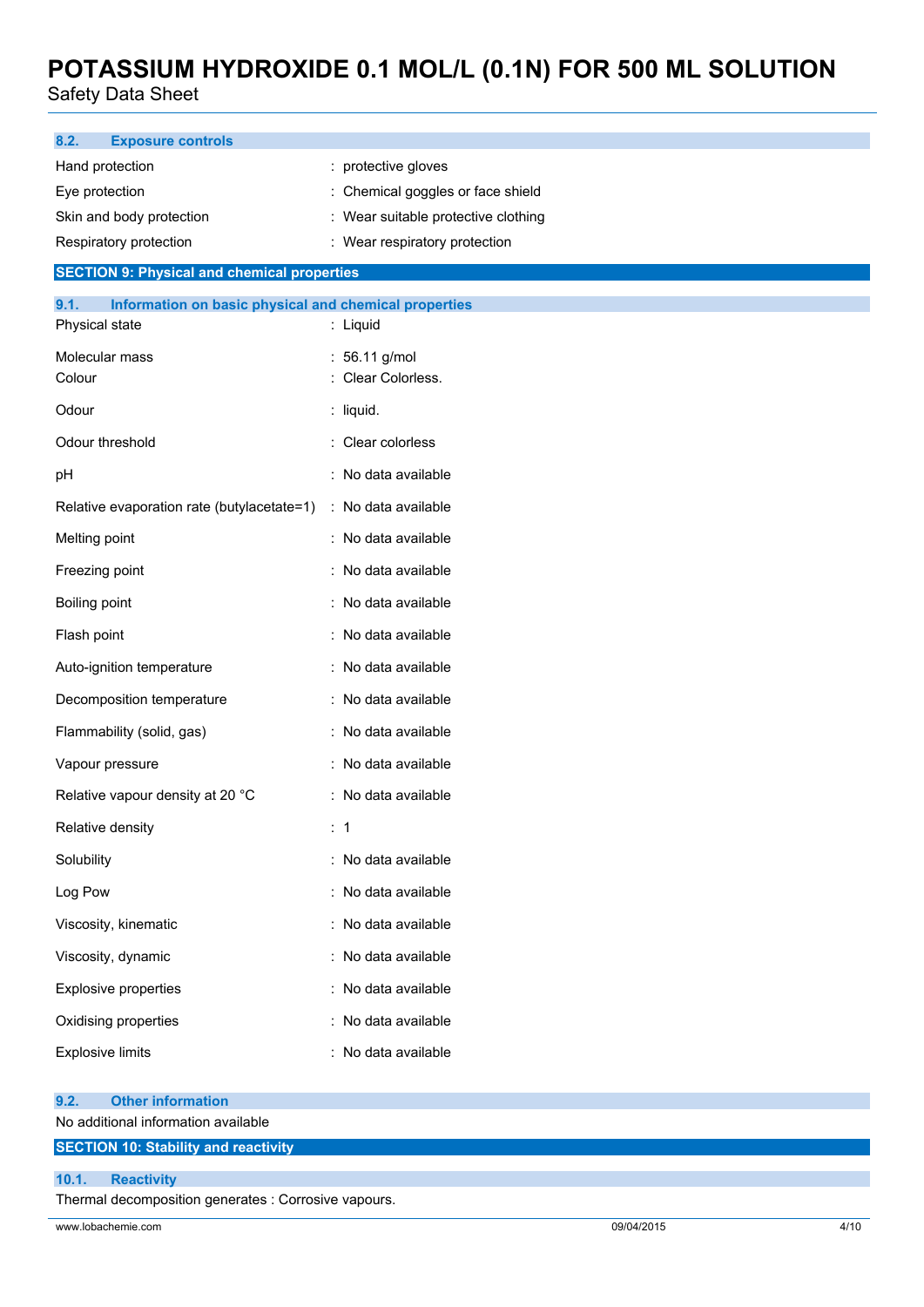### Safety Data Sheet

| 10.2.          | <b>Chemical stability</b>                            |                  |  |
|----------------|------------------------------------------------------|------------------|--|
|                | Stable under normal conditions.                      |                  |  |
| 10.3.          | <b>Possibility of hazardous reactions</b>            |                  |  |
|                | No additional information available                  |                  |  |
| 10.4.          | <b>Conditions to avoid</b>                           |                  |  |
|                | Direct sunlight. Air contact. Moisture.              |                  |  |
| 10.5.          | <b>Incompatible materials</b>                        |                  |  |
|                | No additional information available                  |                  |  |
| 10.6.          | <b>Hazardous decomposition products</b>              |                  |  |
|                | Thermal decomposition generates : Corrosive vapours. |                  |  |
|                | <b>SECTION 11: Toxicological information</b>         |                  |  |
| 11.1.          | Information on toxicological effects                 |                  |  |
| Acute toxicity |                                                      | : Not classified |  |
| Irritation     |                                                      | : Not classified |  |
| Corrosivity    |                                                      | Not classified   |  |
| Sensitisation  |                                                      | Not classified   |  |
|                | Repeated dose toxicity                               | Not classified   |  |
|                | Carcinogenicity                                      | Not classified   |  |
| Mutagenicity   |                                                      | Not classified   |  |
|                | Toxicity for reproduction                            | Not classified   |  |
|                |                                                      |                  |  |

### **SECTION 12: Ecological information**

| 12.1. |                                     |
|-------|-------------------------------------|
|       | No additional information available |

**12.2. Persistence and degradability**

No additional information available

#### **12.3. Bioaccumulative potential**

No additional information available

### **12.4. Mobility in soil**

No additional information available

### **12.5. Results of PBT and vPvB assessment**

No additional information available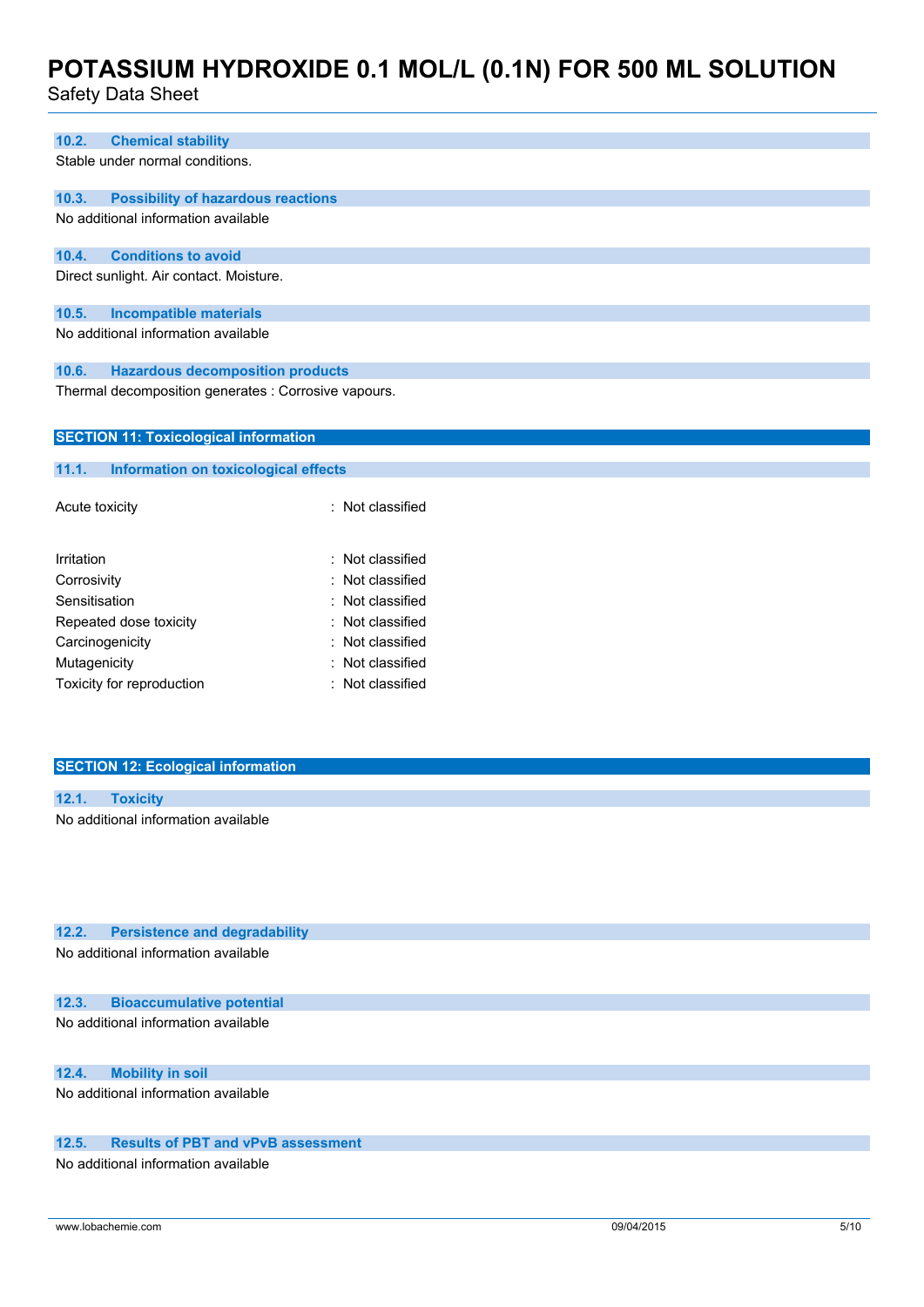Safety Data Sheet

| 12.6.<br><b>Other adverse effects</b>                                 |                                                    |
|-----------------------------------------------------------------------|----------------------------------------------------|
| No additional information available                                   |                                                    |
| <b>SECTION 13: Disposal considerations</b>                            |                                                    |
|                                                                       |                                                    |
| 13.1.<br><b>Waste treatment methods</b><br>Product/Packaging disposal | : Dispose of contents/container to                 |
| recommendations                                                       |                                                    |
| <b>SECTION 14: Transport information</b>                              |                                                    |
| In accordance with ADR / RID / IMDG / IATA / ADN                      |                                                    |
|                                                                       |                                                    |
| <b>UN number</b><br>14.1.                                             |                                                    |
| UN-No. (ADR)                                                          | : 1814                                             |
| UN-No. (IMDG)                                                         | : 1814                                             |
| UN-No.(IATA)                                                          | : 1814                                             |
| UN-No.(ADN)                                                           | : 1814                                             |
| UN-No. (RID)                                                          | : 1814                                             |
| 14.2.<br><b>UN proper shipping name</b>                               |                                                    |
| Proper Shipping Name (ADR)                                            | : POTASSIUM HYDROXIDE SOLUTION                     |
| Proper Shipping Name (IMDG)                                           | : POTASSIUM HYDROXIDE SOLUTION                     |
| Proper Shipping Name (IATA)                                           | : POTASSIUM HYDROXIDE SOLUTION                     |
| Proper Shipping Name (ADN)                                            | : POTASSIUM HYDROXIDE SOLUTION                     |
| Proper Shipping Name (RID)                                            | : POTASSIUM HYDROXIDE SOLUTION                     |
| Transport document description (ADR)                                  | : UN 1814 POTASSIUM HYDROXIDE SOLUTION, 8, II, (E) |
| Transport document description (IMDG)                                 | : UN 1814 POTASSIUM HYDROXIDE SOLUTION, 8, II      |
| Transport document description (IATA)                                 | : UN 1814 POTASSIUM HYDROXIDE SOLUTION, 8, II      |
| Transport document description (ADN)                                  | : UN 1814 POTASSIUM HYDROXIDE SOLUTION, 8, II      |
| Transport document description (RID)                                  | : UN 1814 POTASSIUM HYDROXIDE SOLUTION, 8, II      |
|                                                                       |                                                    |
| 14.3.<br><b>Transport hazard class(es)</b>                            |                                                    |
| <b>ADR</b>                                                            |                                                    |
| Transport hazard class(es) (ADR)                                      | : 8                                                |
| Danger labels (ADR)                                                   | : 8                                                |
|                                                                       |                                                    |
|                                                                       |                                                    |
|                                                                       |                                                    |
|                                                                       |                                                    |
|                                                                       |                                                    |
| <b>IMDG</b>                                                           |                                                    |
| Transport hazard class(es) (IMDG)                                     | : 8                                                |
| Danger labels (IMDG)                                                  | $\colon 8$                                         |
|                                                                       |                                                    |
|                                                                       |                                                    |
|                                                                       |                                                    |
|                                                                       |                                                    |
|                                                                       |                                                    |
|                                                                       |                                                    |
| <b>IATA</b>                                                           |                                                    |

Transport hazard class(es) (IATA) : 8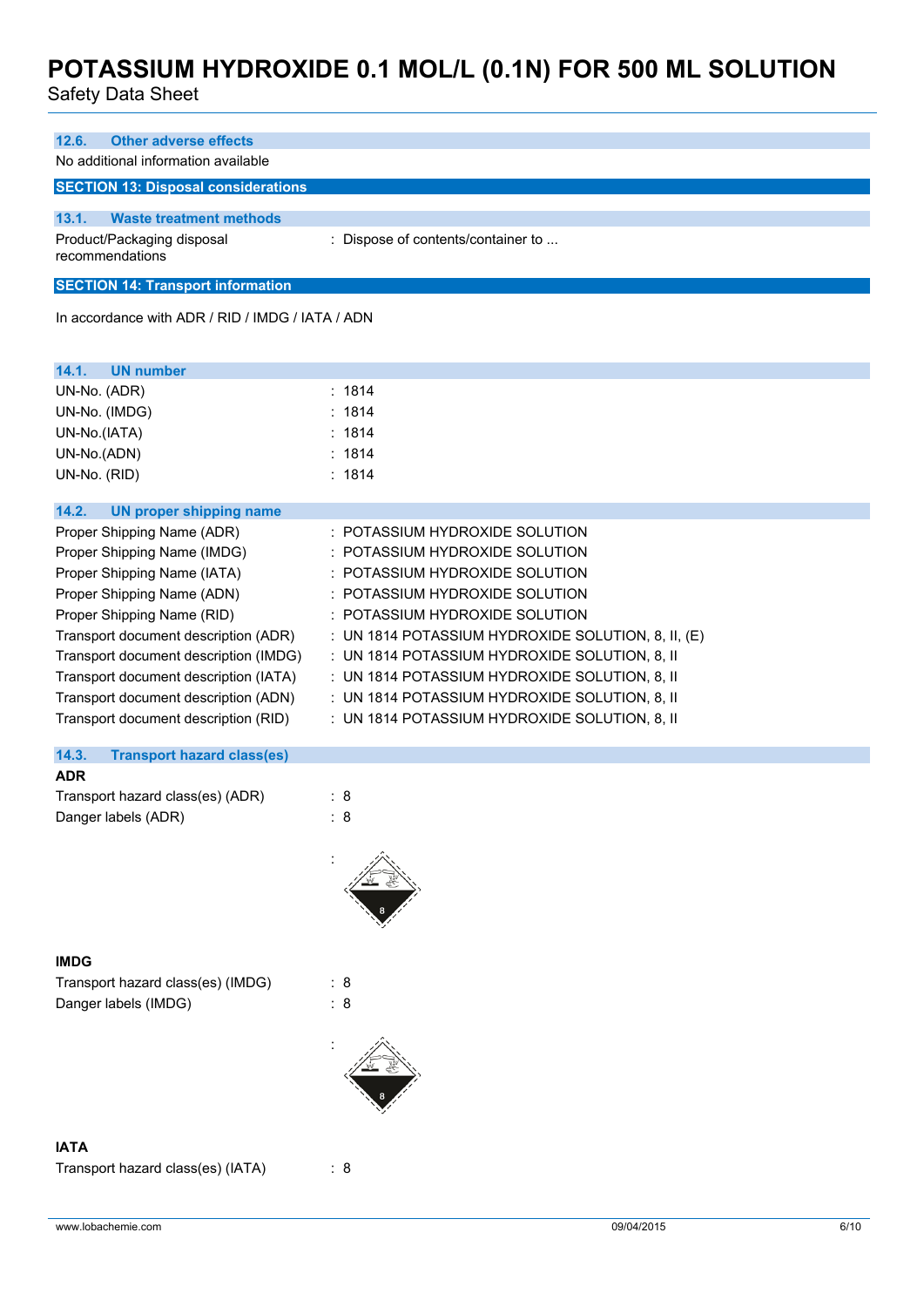Safety Data Sheet

| odicty Data Oncet                                       |                       |
|---------------------------------------------------------|-----------------------|
| Hazard labels (IATA)                                    | : 8                   |
|                                                         |                       |
| <b>ADN</b>                                              |                       |
| Transport hazard class(es) (ADN)<br>Danger labels (ADN) | : 8<br>$\therefore$ 8 |
|                                                         |                       |
| <b>RID</b>                                              |                       |
| Transport hazard class(es) (RID)<br>Danger labels (RID) | : 8<br>: 8            |
|                                                         |                       |
|                                                         |                       |
| 14.4.<br><b>Packing group</b>                           |                       |
| Packing group (ADR)                                     | $\lesssim 11$         |
| Packing group (IMDG)                                    | $\lesssim 11$         |
| Packing group (IATA)                                    | $\lesssim 11$         |
| Packing group (ADN)                                     | $\lesssim 11$         |
| Packing group (RID)                                     | $\lesssim 11$         |
| 14.5.<br><b>Environmental hazards</b>                   |                       |
| Dangerous for the environment                           | : No                  |
| Marine pollutant                                        | : No                  |

| 14.6.<br><b>Special precautions for user</b>                 |                 |
|--------------------------------------------------------------|-----------------|
| - Overland transport                                         |                 |
| Classification code (ADR)                                    | $\therefore$ C5 |
|                                                              |                 |
| Limited quantities (ADR)                                     | : 1L            |
| Excepted quantities (ADR)                                    | $\therefore$ E2 |
| Packing instructions (ADR)                                   | : P001, IBC02   |
| Mixed packing provisions (ADR)                               | : MP15          |
| Portable tank and bulk container<br>instructions (ADR)       | : T7            |
| Portable tank and bulk container special<br>provisions (ADR) | $:$ TP2         |
| Tank code (ADR)                                              | : L4BN          |
| Vehicle for tank carriage                                    | : AT            |
| Transport category (ADR)                                     | $\therefore$ 2  |
| Hazard identification number (Kemler No.)                    | :80             |

Other information **contact to the contact of the contact of the contact of the contact of the contact of the contact of the contact of the contact of the contact of the contact of the contact of the contact of the contact**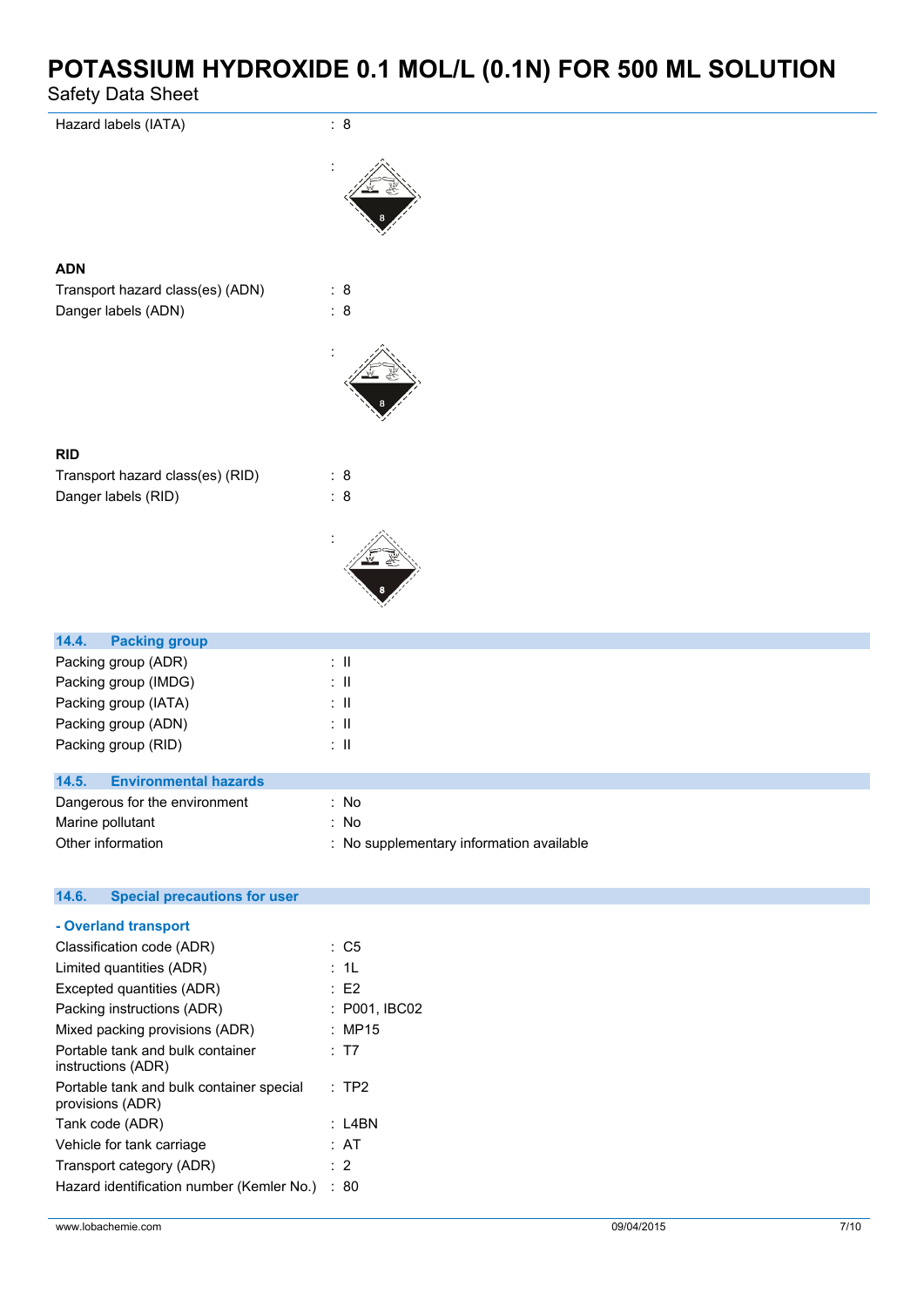Safety Data Sheet

Orange plates is a set of the set of the set of the set of the set of the set of the set of the set of the set of the set of the set of the set of the set of the set of the set of the set of the set of the set of the set o

| Orange plates                                                      | $\ddot{\cdot}$<br>80  |
|--------------------------------------------------------------------|-----------------------|
|                                                                    | 1814                  |
| Tunnel restriction code (ADR)<br>EAC code                          | : E<br>: 2R           |
| - Transport by sea                                                 |                       |
| Limited quantities (IMDG)                                          | 1 <sub>L</sub><br>÷.  |
| Excepted quantities (IMDG)                                         | E2                    |
| Packing instructions (IMDG)                                        | : P <sub>001</sub>    |
| IBC packing instructions (IMDG)                                    | : IBC02               |
| Tank instructions (IMDG)                                           | : T7                  |
| Tank special provisions (IMDG)                                     | :TP2                  |
| EmS-No. (Fire)                                                     | $: F-A$               |
| EmS-No. (Spillage)                                                 | $: S-B$               |
| Stowage category (IMDG)<br>Segregation (IMDG)                      | : A<br>: SG35         |
| MFAG-No                                                            | 154<br>t.             |
|                                                                    |                       |
| - Air transport                                                    |                       |
| PCA Excepted quantities (IATA)<br>PCA Limited quantities (IATA)    | : E2<br>: Y840        |
| PCA limited quantity max net quantity                              | 0.5L                  |
| (IATA)                                                             |                       |
| PCA packing instructions (IATA)                                    | :851                  |
| PCA max net quantity (IATA)                                        | : 1L                  |
| CAO packing instructions (IATA)                                    | : 855                 |
| CAO max net quantity (IATA)                                        | 30L<br>÷.             |
| Special provision (IATA)                                           | : A3                  |
| ERG code (IATA)                                                    | : 8L                  |
| - Inland waterway transport                                        |                       |
| Classification code (ADN)                                          | : C5                  |
| Limited quantities (ADN)                                           | 1 <sub>L</sub>        |
| Excepted quantities (ADN)                                          | : E2                  |
| Carriage permitted (ADN)                                           | Т                     |
| Equipment required (ADN)                                           | $:$ PP, EP            |
| Number of blue cones/lights (ADN)                                  | 0                     |
| - Rail transport                                                   |                       |
| Classification code (RID)                                          | C <sub>5</sub><br>÷.  |
| Limited quantities (RID)                                           | : 1L                  |
| Excepted quantities (RID)                                          | E2                    |
| Packing instructions (RID)                                         | : P001, IBC02         |
| Mixed packing provisions (RID)<br>Portable tank and bulk container | <b>MP15</b><br>: T7   |
| instructions (RID)                                                 |                       |
| Portable tank and bulk container special<br>provisions (RID)       | $:$ TP2               |
| Tank codes for RID tanks (RID)                                     | : L4BN                |
| Transport category (RID)                                           | $\overline{2}$        |
| Colis express (express parcels) (RID)                              | CE <sub>6</sub><br>÷. |
| Hazard identification number (RID)                                 | 80                    |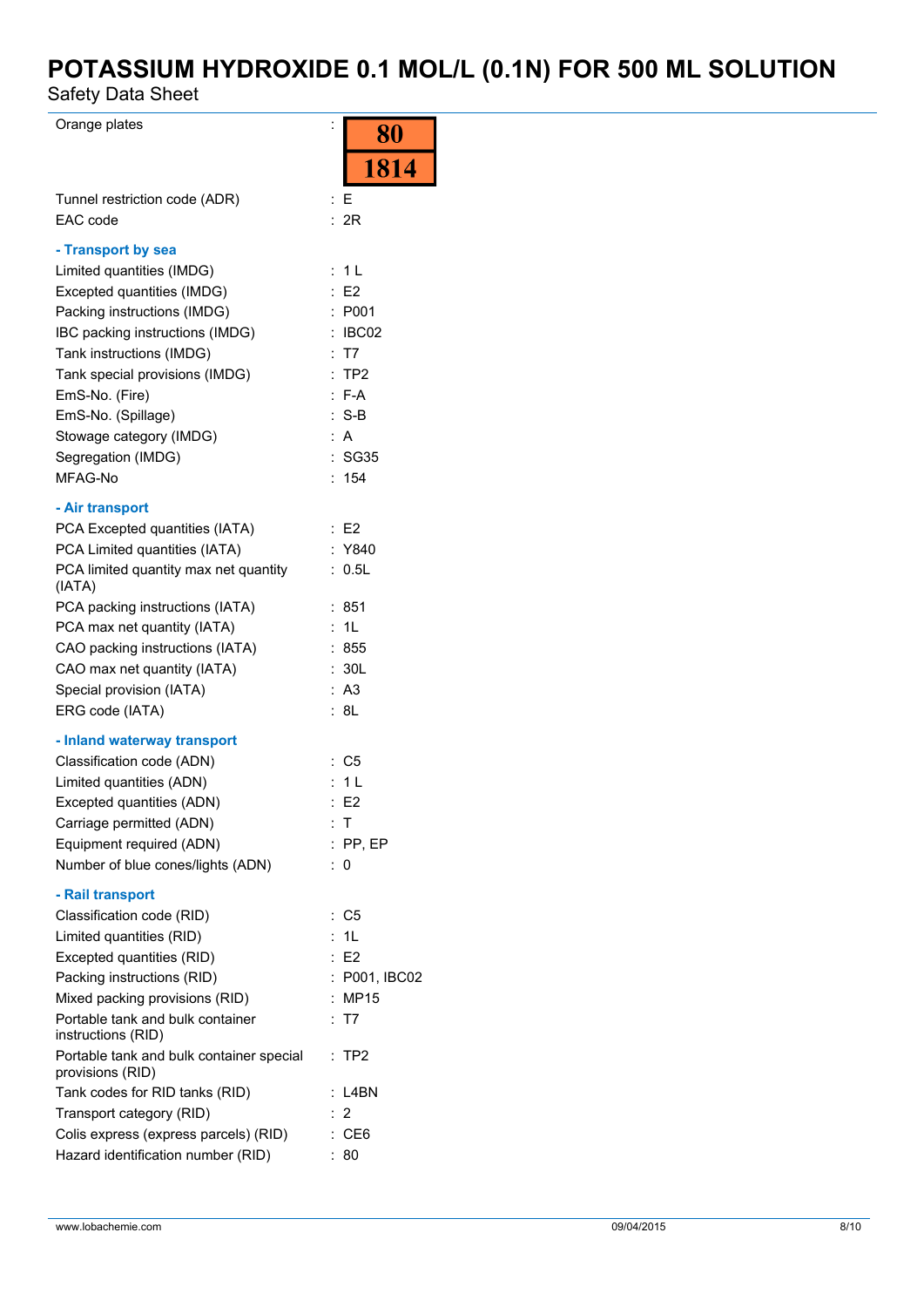Safety Data Sheet

| 14.7.                                               | Transport in bulk according to Annex II of MARPOL 73/78 and the IBC Code                                 |  |
|-----------------------------------------------------|----------------------------------------------------------------------------------------------------------|--|
| Not applicable                                      |                                                                                                          |  |
| <b>SECTION 15: Regulatory information</b>           |                                                                                                          |  |
| 15.1.                                               | Safety, health and environmental regulations/legislation specific for the substance or mixture           |  |
|                                                     |                                                                                                          |  |
| 15.1.1. EU-Regulations                              |                                                                                                          |  |
| Contains no substances with Annex XVII restrictions |                                                                                                          |  |
| Contains no REACH candidate substance               |                                                                                                          |  |
|                                                     |                                                                                                          |  |
| Contains no REACH Annex XIV substances.             |                                                                                                          |  |
|                                                     |                                                                                                          |  |
|                                                     |                                                                                                          |  |
|                                                     |                                                                                                          |  |
|                                                     |                                                                                                          |  |
|                                                     |                                                                                                          |  |
| 15.1.2. National regulations                        |                                                                                                          |  |
|                                                     |                                                                                                          |  |
|                                                     |                                                                                                          |  |
| Germany                                             |                                                                                                          |  |
| AwSV/VwVwS Annex reference                          | : Water hazard class (WGK) 3, strongly hazardous to water (Classification according<br>to AwSV, Annex 1) |  |
| 12th Ordinance Implementing the Federal             | : Is not subject of the 12. BlmSchV (Hazardous Incident Ordinance)                                       |  |
| Immission Control Act - 12. BlmSchV                 |                                                                                                          |  |
|                                                     |                                                                                                          |  |
|                                                     |                                                                                                          |  |
| <b>Denmark</b>                                      |                                                                                                          |  |
| Recommendations Danish Regulation                   | : Young people below the age of 18 years are not allowed to use the product                              |  |
|                                                     |                                                                                                          |  |

#### **15.2. Chemical safety assessment**

No additional information available

### **SECTION 16: Other information**

### Full text of R-, H- and EUH-phrases:

| Acute Tox. 4 (Oral) | Acute toxicity (oral), Category 4             |
|---------------------|-----------------------------------------------|
| Eye Dam. 1          | Serious eye damage/eye irritation, Category 1 |
| Skin Corr, 1A       | Skin corrosion/irritation, Category 1A        |
| H302                | Harmful if swallowed                          |
| H314                | Causes severe skin burns and eye damage       |
| H318                | Causes serious eye damage                     |
| R <sub>22</sub>     | Harmful if swallowed                          |
| <b>R35</b>          | Causes severe burns                           |
| C                   | Corrosive                                     |
| Xn                  | Harmful                                       |